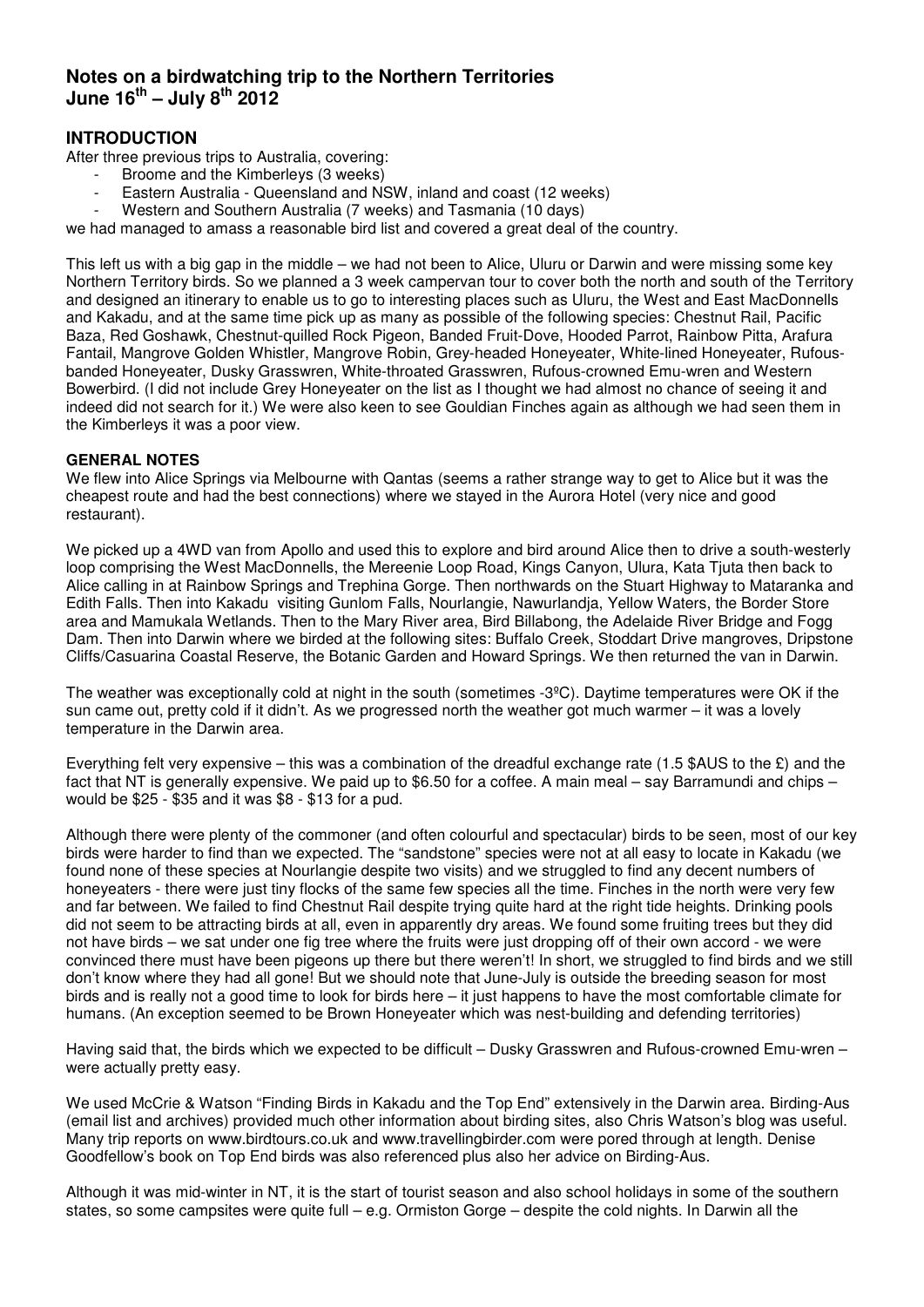campsites were bursting at the seams – no-one seemed to know why it was so busy. There were three full boats on the early morning cruise at Yellow Waters (which incidentally seemed very expensive at \$98)

In Kakadu, although most of the roads and campsites were now open after the rains, the trails which went close to water were often closed – they were either actually under water or went very close to potential crocodile habitat. We did indeed see a very large crocodile quite close to the track on the extension trail to the Bardedjilidji Sandstone walk where it crosses several small creeks.

The definite highlight of the trip was the Ormiston Pound walk. We had reluctantly decided not to do this as a notice warned that you had to swim across a freezing pool to complete the circuit. However the ranger told us that in fact you could wade and the water would be about waist height, so we went. We started off in below zero temperatures wearing gloves, then eventually out into the sunshine where we picked up good birds in the form of Grey-headed Honeyeaters and Painted Finches. There were also plentiful Hooded Robins, one of which swooped down to catch a blue butterfly I was just photographing! I could hear Grasswrens high in the bluffs up to our left but could not see them. Then once over the rim we walked across the pound itself and then down into the gorge where we had fantastic views of the Dusky Grasswrens. The "crossing" was extremely cold – ankle-numbing after only a few steps – but it was bearable. Trouble was it was hard to get warm as the gorge was in deep shade so after a change of knickers/underpants and getting dressed we climbed up the path to the Ghost Gum walk and out into the welcome warmth. We had really good views of dingoes along the gorge bottom too.

#### **BIRDS**

In the event we saw all the target birds except Chestnut Rail and White-throated Grasswren, and we did not see any Gouldians. As noted above, many of the birds were surprisingly difficult. Here are some notes on the sightings:

**Chestnut Rail** – we staked out Buffalo Creek at the correct state of the tide one day and Stoddart Drive mangroves the next day, but although we heard them cackling we did not see any sign of them at all.

**Pacific Baza** – we had fantastic views of a bird perched over the track on the Bamboo walk at Mary River Resort (we had unaccountably never found this species on previous trips)

**Red Goshawk** – on arriving at the Mataranka Cabins and Campsite we were given all the gen. and went to look for the birds in the mid-afternoon. Nothing. The gate on the property was open, so we went in to ask for the latest information – the lady said that she hadn't seen them for three days, maybe because the weather had been so cold, and they seem to have stopped nest-building. Oh no – just our luck!. We looked again in the evening, to no avail. However, the weather warmed up that night – it was positively balmy – and we had another look early in the morning. And there, apparently just waking up, was the (rather scruffy) female Red Goshawk perched up on a dead tree by the side of the road! We watched her for ages, as she saw off a Whistling Kite then landed close to the nest tree. We later saw the male as well – he was significantly smaller than the female.

**Chestnut-quilled Rock Pigeon** – two birds were seen on top of a small outcrop at Gunlom Falls, then several pairs were seen feeding on the ground in the mid-afternoon at the Bardedjilidji Sandstone trail. These are the only places we saw them.

**Banded Fruit-dove** – this really gave us the run-around. No sign at all at Nourlangie (two occasions) or Nuwarlandja. Eventually we got very distant views of one right up against the sandstone cliffs on the Gubara Pools trail.

**Hooded Parrot** – I was keen to see this bird out in the country and not in an urban setting in Pine Creek so we arrived very early one morning at the little creek 5 kms along the Edith Falls Road where Hooded Parrots and Gouldians are "regularly" seen. We stayed there for about 3 hours and saw surprisingly little – but we did see 3 Hooded Parrots (1 male, 2 females), which flew in to a dead tree for about 2 minutes. These were the only ones we saw.

**Rainbow Pitta** – the first ones we saw were at the Manngarre Rainforest Walk in northern Kakadu (we did not go along the "Women Only" section), then we saw and heard more on the Jimmy Creek Walk at Point Stuart Wilderness Park. Then more again at Howard Springs.

**Arafura Fantail** – we only saw this species at one place – the Manngarre Rainforest Walk.

**Mangrove Golden Whistler –** eventually, at the second attempt, at the Jumping Croc, Adelaide River Bridge **Mangrove Robin** - these are not meant to be hard but we struggled to find one. We thought we'd run into one while Chestnut Rail hunting, but although one whistled back to me at Stoddart Drive mangroves it did not come out. We eventually ran one down in the faint track/river bed which heads off into the mangroves just before the bend at Buffalo Creek (track 9 in McCrie & Watson) (in amongst the very old specimens of burnt out trucks)

**Grey-headed Honeyeater** – we failed to find these during our first few days in Alice – no sign of them at the Desert Park or Serpentine Gorge – but we eventually tracked them down on the first part of the Ormiston Gorge walk, and then in several other places.

**White-lined Honeyeater** – in the eucalyptus trees at the base of Gunlom Falls and at the Ubirr car park. Not seen at Nourlangie.

**Rufous-banded Honeyeater** – we only found this supposedly common honeyeater once, feeding on mistletoes behind the toilets at Dripstone Cliffs in Darwin. Where had they all gone?

**Dusky Grasswren** – this bird turned out to be easy – we first saw them on the cliffs at the top of Mount Gillen, near Alice. Then in the top part of Ormiston Gorge (though I had heard it in several places before that) where we had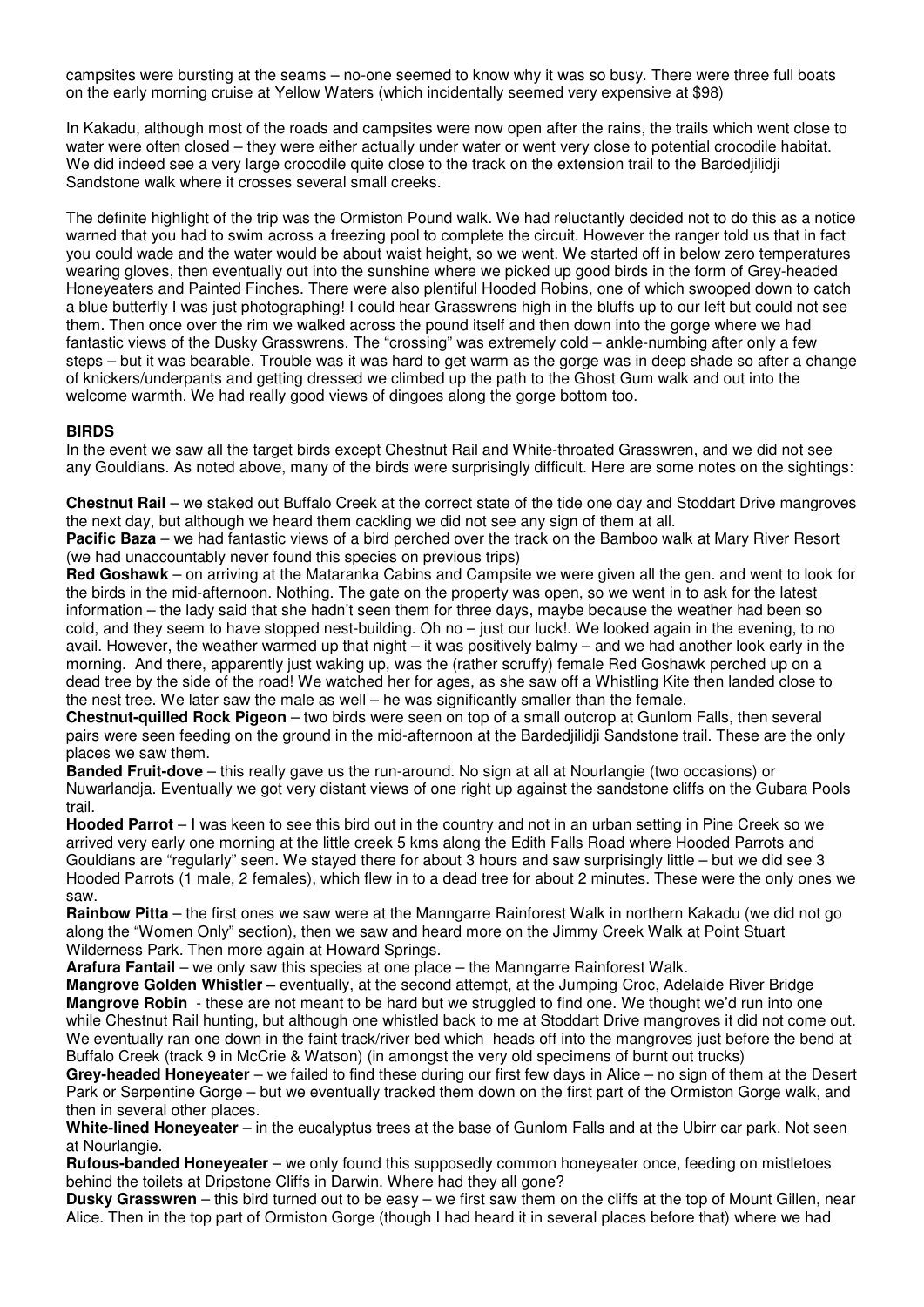truly excellent views of birds running over sloping slabs of rock – we have even got some good video footage. Then lastly, 3 birds preening after bathing by the low level track at Kings Canyon.

**White-throated Grasswren** – as expected, no sign at all of this species at Gunlom Falls.

**Rufous-crowned Emu-wren** - at the "tyre in the pole" site on the Santa Theresa Road. We first tried looking north of the road, but there was no spinifex there at all – it must have been burnt. We then tried south of the road, first along a track almost opposite the "tyre", then carrying straight on along the ridge when the track bent to the right we eventually heard and saw some distant birds below us. We tried the same general area again a bit later, a bit left of the track, and immediately within 20 metres of the road we heard a calling bird – we followed the calls and had absolutely stunning views of a male calling from small bush. We were probably only about 70 metres from the "tyre" at the time.

**Western Bowerbird** – we had really good views of this species at the car park at the Olive Pink Botanical Gardens, with several birds in the vicinity of a bower. But we only saw it once again – a fairly brief view at the Ormiston Gorge campsite.

#### **Other notable sightings:**

**Sandstone Shrike Thrush** – just one sighting – at the Bardedjilidji Sandstone walk.

**Great-billed Heron** seen in flight at Stoddart Drive mangroves.

**Painted Finches** seen on the Ormiston Pound walk

**Major Mitchell's Cockatoos** – seen several times by the side of the road eating the small roadside melons – on one occasion, on the road to Rainbow Valley, we had amazing views as they flew down the ground to get a melon, raising their crests as they landed, squabbled a bit, then back up to a bush to eat their melon.

**Northern Rosella –** we only saw this once, I think it was on the Gubara Pools walk

**Black-breasted Buzzard** – fantastic views of a bird near to Kata Tjuta, as it patrolled the road looking for roadkill. **Buff-banded Rails –** a pair at Trephina Gorge near the Bluff campsite seemed like an unusual location for them. **Banded Whiteface –** two birds were seen by the Santa Theresa road about half-way to the "tyre" **Crimson Chats** were seen quite frequently in the Alice area.

A **Black Falcon** and a **Hobby** with Brown Falcons plus Black and Whistling Kites were at a pool/rubbish dump by the Barrow Creek Roadhouse on the Stuart Highway.

**Grey Goshawk** We had good views of two Grey Goshawks – a grey one at Mataranka and a white one above Gunlom Falls, perched in a tree with Sulphur-crested Cockatoos and looking rather small!

**Black-tailed Treecreepers, Red-tailed Black Cockatoos** and **Varied Lorikeets** were seen well in the excellent woodland on the Gum Garden walk near the Mardugal campsite in Kakadu.

**Jabiru -** one was standing in the river right by Cahill's crossing near Kakadu and another one was in Beatrice Lagoons by the Arnhem Highway.

**Barking Owls** were heard but not seen at Point Stuart Wilderness Retreat.

**Ground Cuckoo-shrike –** a small group were seen by the Lasseter Highway.

**Bush Stone-curlew** – heard at most camp sites and two seen sleeping out the day next to the fence around the water tank at Edith Falls campsite, then feeding in the half-light.

**Spotted Nightjar** - two flushed from the rocky ridge at the "Tyre in the Pole" site.

**Budgerigars** – lots and lots in the dry areas – lovely!

**Woodswallows** - White-breasted Woodswallows were numerous around Mataranka where they roosted on bare branches huddled up close together in a long line. Some trees had almost every branch clothed with Woodswallows. Black-faced Woodswallows were common around Alice.

**White-backed Swallow** – two brief fly-bys – we have never had decent views of this bird!

**Honeyeaters** seen (apart from those mentioned above) were Brown, Dusky, Blue-eared, Singing, White-plumed, Spiny-cheeked, White-throated, White-gaped, Blue-faced, Red-headed and Bar-breasted.

**Finches** were in very short supply – apart from the 3 Painted Finches and abundant Zebra Finches around Alice, we saw only 6 Double-banded, 4 Long-tailed, 2 Chestnut-breasted Mannikins and a few small groups of Crimson. **Waterbirds** were in short supply at Yellow Waters when we were there at the end of June – they had not arrived yet as there was still plenty of water in the surrounding area. No Brolgas, Spoonbills, few herons etc. We did later see 3 Brolgas at Mamukala.

We could have reasonably expected to see the following birds but didn't: **Partridge Pigeon, Spinifex Pigeon, Owlet-Nightjar, Rose-crowned Fruit Dove, Gouldian Finch, either Spoonbill, Square-tailed Kite, cuckoos of any kind, Little Kingfisher, Yellow-tinted HE, Rufous-throated HE, Banded HE, Varied Sitella, Black and Grey Butcherbirds**. (Partridge Pigeons are described as common by the roadside and in campsites in McCrie & Watson – where have they all gone?)

## **LOCATIONS**

Here are the locations we visited:

**Alice Springs, Olive Pink Botanical Gardens**. An easy way to get back into Oz birding (quite a good selection of birds) plus excellent views of Western Bowerbirds at a bower.

**Alice Springs Desert Park**. Good nocturnal display and aviaries but we didn't see many birds in the grounds. **Mount Gillen**. It was Sunday and rather busy when we walked up Mt Gillen. The path is very degraded towards the top. However, we did see Dusky Grasswrens on the bluff just above the "group of pine trees". There was also a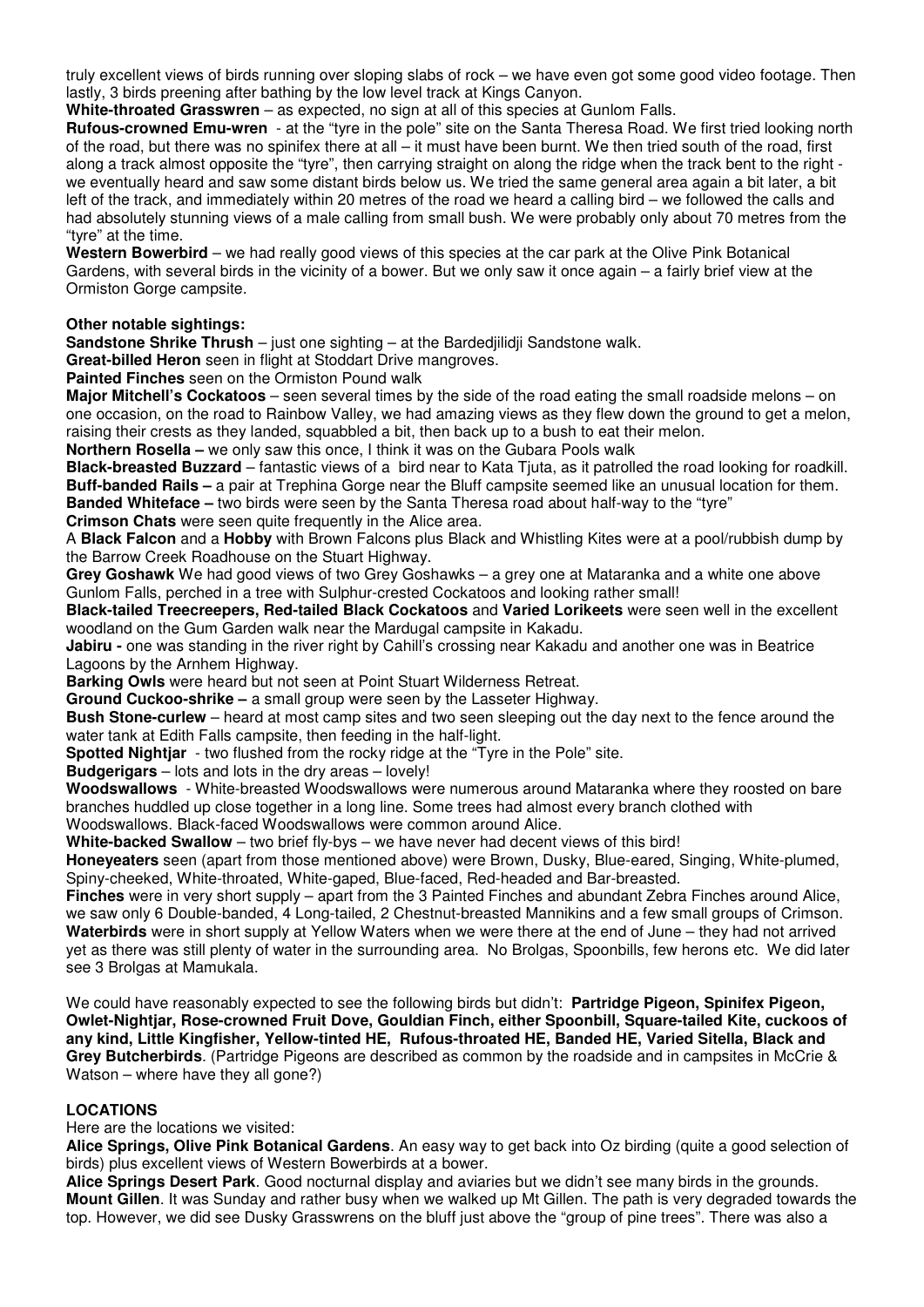Wedge-tailed Eagle about. The flat area around the approach track was quite birdy – budgies etc and there were Singing and Spiny-Cheeked HEs feeding on an interesting Grevillea with curly greenish flowers.

**Sounds of Starlight Theatre** – no birds but the Didgeridoo show is highly recommended!

**Santa Theresa Road** - like many others I suspect, we had often wondered how you could get a tyre INTO a pole – well all becomes clear when you realise that the poles are made of two halves with a gap between! The road out to this site, where there were trees and bushes, was heaving with birds as the sun came up – budgies,

woodswallows, zebra finches, brown falcons etc and we also found 2 Banded Whiteface. At the "TIP" site (which was approx. 30km from the last roundabout) the area NE of the road seemed to have been burnt, though plants were re-colonising – no Spinifex though. The area SW of the road had plenty of Spinifex and this is where we found the Emu-wrens. (The "TIP" is actually almost on top of ridge, which drops off sharply about 50 metres further on, and the Emu-wrens appear to be on this ridge.) We also saw groups of White-winged Fairy-wrens and Crimson Chats and we flushed two Spotted Nightjars.

**Serpentine Gorge** – quite a few birds such Bellbird and Mistletoebird in good moist forest but not our target Greyheaded Honeyeater.

**Ormiston Gorge** – the campsite area was quite good for birds (Western Bowerbird, babblers etc) and dingoes (which trotted past at night only feet from where we sat drinking our (freezing cold) red wine). The Ormiston Pound walk is covered above. In short we loved it here and were reluctant to leave.

**Finke 2 mile campground** – the turning to this dirt track (4WD recommended) is almost opposite the turning to Glen Helen. It is a free camping area in a super position by some big pools in the Finke River. We went there at dawn and picked up some waterbirds plus butcherbirds etc. (It is supposed to be a good site for Major Mitchells Cockatoos) Probably worth more time than we spent there.

(From this point on and back to Alice there were no new birds to see so this next bit in italics was more in the nature of general tourism and general birding (though there was always the possibility of fly-over Princess Parrots!):.

**Kings Canyon** Peter did the Canyon Rim walk which took him much less time than expected but not seeing any notable birds (and also ignoring the "one litre per hour" drinking water signs which are quite ridiculous). Rosemary did the low level creek walk seeing Grasswrens again. We camped at **Kings Creek Station** - spacious, well laid out and friendly, with camels – we were shown to our campsite by a young Liverpudlian in a hoody driving an ATV. **Uluru** It was cool, windy, cloudy and drizzly here – no sunset viewing and not many birds. But we did not come for the birds so that was OK!

**Kata Tjuta** Good views of Black Breasted Buzzard

**Rainbow Valley** Fantastic views of Major Mitchells Cockatoos on the way in and the rocks were pretty impressive at sunset. Well worth the diversion to camp here.

**Trephina Gorge/Bluff campsite** Did various walks here seeing plenty of Black-fronted Dotterels and a pair of Buffbanded Rails in the river bed, plus a Brown Snake in the tussocky grass. Very scenic.)

**Mataranka** The "Mataranka Cabins and Campsite" was very good for birds – we parked the van down near the paperbark swamp and generated a decent "one day pitch list" of 25 species which included Grey Goshawk, Collared Sparrowhawk, Straw-necked Ibis, Lemon-bellied Flycatcher and Shining Flycatcher. Out on the road we saw 11 more species including, of course, Red Goshawk. It really was a very birdy spot – there were big noisy flocks of woodswallows and bee-eaters, various parrots, Red-backed Fairy-wren etc. Also plenty of Agile Wallabies.

**Elsey National Park – Botanic Walk.** Good views of Buff-sided Robin plus about a quarter of a million fruit bats! **Edith Falls Road** and **Edith Falls campsite** The main targets here were Hooded Parrot and Gouldian Finch, both of which have been reported regularly and recently from this area. We stopped on the Edith Falls Road at the 5km creek (4.04 in McCrie & Watson - though I think they have the scale wrong as the site is actually quite small – note that it is also used as an informal camping area) It looked lovely for birds but there was nothing there at all apart from the ubiquitous Willie Wagtail! So we went on to the main campsite, which was full of birds – good views especially of noisy Great Bowerbirds at a bower and Bush Stone-curlews. Lots of pardalotes too. The Lelyn walk was interesting but not very birdy, though it is supposed to be Gouldian Finch habitat. We went back to the 5km creek at dawn and stayed for 3 hours – it was rather disappointing as we saw only small numbers of common things, though a short visit from 3 Hooded Parrots made it all worthwhile! The only birds drinking were 5 Peaceful Doves and 8 finches of 3 species. There was no sign of Gouldians at all.

**Gunlom Falls** The campsite was quite good for honeyeaters (7 species including Bar-breasted) as there were a few gum trees flowering with lovely orange flowers (Salmon Gums?). We also had good views of Hobbies along the Alligator River walk. We dutifully trekked up the path by the falls in the early morning (a steepish climb but not "a scramble" as sometimes described). Once at the top Peter scrambled (this was a scramble!) up several rocky bluffs and found Chestnut-quilled Rock Pigeons but no White-throated Grasswren during the 3 hours or so we spent there. The pool further up the valley, surrounded by a small border of rainforest, was extremely picturesque but unfortunately pretty birdless.

**Yellow Waters Cruise** Probably barely worth doing at this time of the year (June) unless you are new to Australian birds as there are relatively few of the more exotic birds present – no Spoonbills, Jabirus, Brolgas, Great Billed Herons etc. We did have good views of crocs. and good close views of fairly common things like kingfishers (forest, azure and sacred), Jacanas, Green Pygmy Geese, White-bellied Sea Eagle, Anhinga, Plumed Whistling-duck etc. Amazing that hardly anyone on the boat had binoculars. (A tip: sit at the back as there is lots of space behind you to stand, move around and even use a telescope)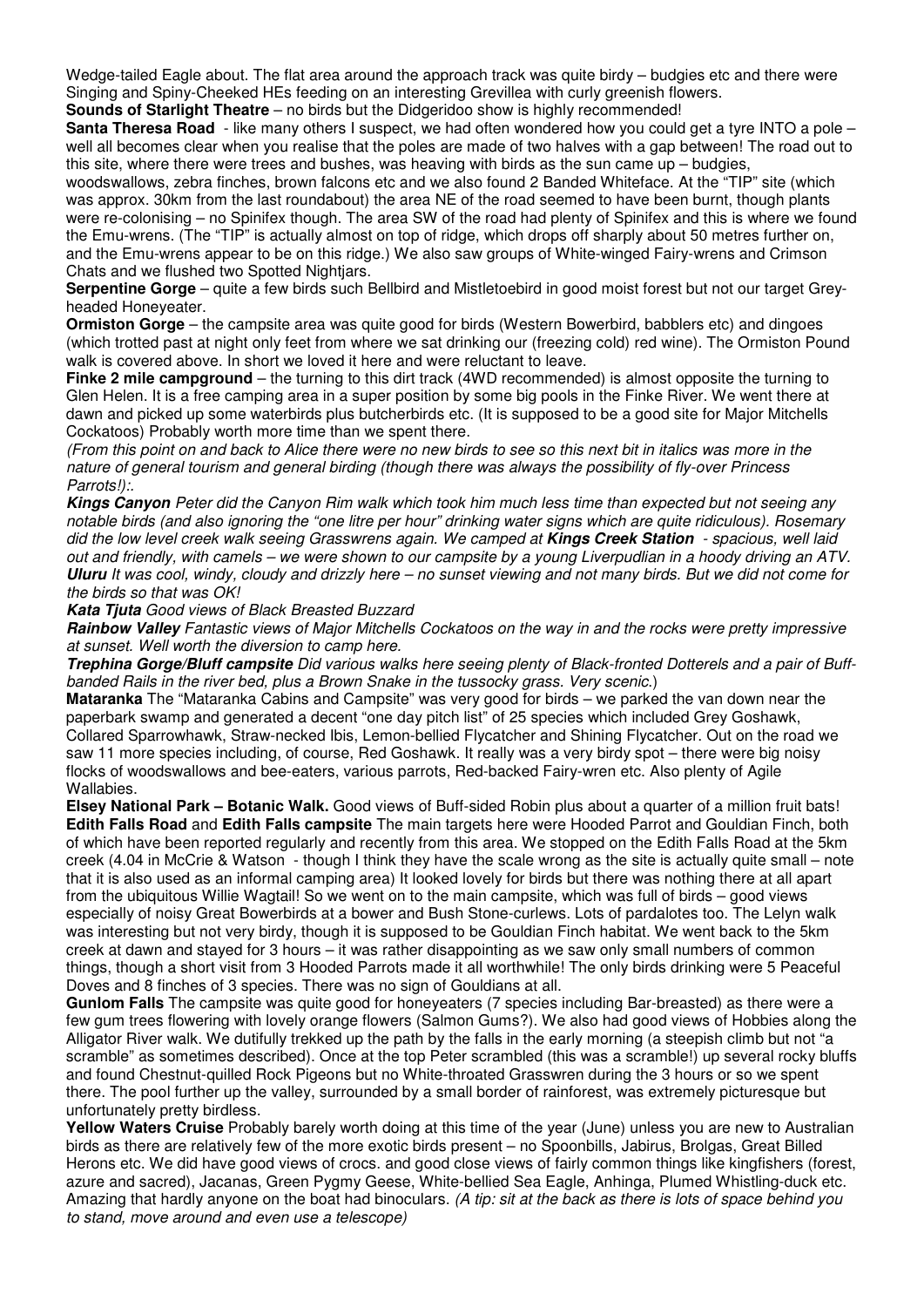**Gum Garden Walk** (or Gun-gardun) at **Mardugal Campground.** Very good mature eucalyptus forest with lots of birds in the late afternoon especially Black-tailed Treecreepers, Varied Lorikeets and Red-Tailed Black Cockatoos feeding low down on berries.

**Nourlangie** We went here twice – once in the late morning, once in the early morning, spending several hours there each time, covering all the relevant areas, and on both occasions we failed to find any birds of note. On both occasions there was just one small mixed flock of Rufous Whistlers, Dusky HEs, Silver Crowned Friarbirds, Northern Fantails, Leaden Flycatchers and Varied Trillers. Our dedicated searching for Banded Fruit-doves led to us finding a perched juvenile Tawny Frogmouth high up in a tree. We also thought the rock art was rather disappointing – there is very little of it.

**Nawurlandja** – we could see the forest where the Banded Fruit-doves should be – unfortunately they weren't there. (Neither were White-lined Honeyeater or Chestnut-quilled Rock Pigeon)

**Gubara pools walk** – interesting walk, first through dry forest then into rainforest by the escarpment. Here we found Banded Fruit-dove at last, though at some distance - the white head was unmistakeable. Also good views of Collared Sparrowhawk. The pools were interesting – many species of fish, some, very large.

**Bardedjilidji Sandstone walk** Very interesting walk though contorted bluffs of rock. In the mid afternoon we saw two pairs and one single Chestnut-quilled Rock Pigeon feeding on the ground, also our only Sandstone Shrikethrush of the trip.

**Manngarre Forest Walk** A Jabiru in the river, then 2 Rainbow Pittas, a pair of mound-tending Scrubfowl, plus an Arafura Fantail in the forest. But hardly any other birds!

**Ubirr** Quite interesting rock art (better than Nourlangie?) and our best view of White-lined Honeyeater.

**Mamukala Wetlands** 3 Brolgas flew in as we arrived, the only ones of the trip. The viewing hide was exceptionally cold and windy but there was a good selection of waterfowl on view.

**Point Stuart Wilderness Park** Really a fishing camp but a nice camp site and there were Rainbow Pittas on the **Jimmy Creek Walk.** Also Barking Owls and lots of wallabies.

**Mary River Resort** We tried the Bamboo walk, looking for Rufous-banded Honeyeater (supposed to be a good place for flowering trees – obviously the wrong time of the year) Virtually the only bird we saw was a cracking Pacific Baza right over the path.

**Bird Billabong** Encouraged by reports of Gouldians in the approach road area, we scanned the long dry grass to no avail. Only common honeyeaters and doves to be seen.

**Adelaide River Bridge/Jumping Crocs** Our first visit to the Jumping Crocodile place at Adelaide River Bridge drew a blank – it was very busy with noisy teenagers, there were continuous heavy trucks thundering over the bridge and the area on the far side of the bridge was all locked up. However we persevered in these

unprepossessing surroundings and did manage to see a Broad-billed Flycatcher. We went back a few days later and once the clients had all got on to the 11:00 boat it was a bit quieter and we sat at one of the outside tables with a coffee, not really expecting to see anything. But we did – the male Mangrove Golden Whistler flew on to an open branch just above the gate leading to the boat jetty – we had gob-smacking views for about 20 seconds, then he was gone never to be seen again. Amazing!

**Fogg Dam** This was a beautiful place but we didn't stay long as there were not really any new species here for us. Pratincoles on the dam road were a new trip bird.

**Stoddart Drive mangroves** (1.02 in McCrie & Watson) Two visits here resulted in calling Chestnut Rails and a calling Mangrove Robin but no sightings of either. We did see a fly-by Great Billed Heron.

**Buffalo Creek** We spent a lot of time here, watching for Chestnut Rail in turns and also looking for Mangrove Robin and Rufous-Banded Honeyeater, both of which were still eluding us. We did find Red-headed Honeyeater, Mangrove, Large-billed and Green-backed Gerygones, Mangrove Fantail, Grey Whistler and at last, Mangrove Robin. Also various terns and waders, Reef Egret, Brahminy Kite and Pelicans. We spent a very pleasant hour on the sandy spit watching the sun set as the tide came in displacing the various waders and pelicans from their sand bars on to the spit.

**Casuarina Coastal Reserve/Dripstone Point** This was quite a birdy place. A small stream ran over the end of the beach and this attracted some finches and honeyeaters to drink – we at last thought we saw a couple of Rufousbanded here. There were reasonable mixed flocks in the trees along the road/car park (an acacia-type tree was in flower) and a lot of fly-over Red-tailed Black Cockatoos. Eventually, the next day, we had good views of the Rufous-banded Honeyeater behind the toilets feeding on mistletoe.

**Botanic Gardens** Disappointing – we could not find the Rufous Owl, though we did not try very hard. No other birds except common honeyeaters and numerous Scrubfowl.

**Howard Springs** There seems to be a lot of works happening on the far side of the lake – is this to provide some kind of swimming facility? It was very cold when we arrived in the early morning – it took a while for both us and the birds to warm up! Good views of Rainbow Pitta and Little Shrike Thrush on the Rainforest Walk.

## **FOOTNOTE**

Our Australian adventures have now come to an end so our Australia list, which is now 582, is unlikely to grow any further. We have no plans to go to Cape York as we have now seen most of the birds there on a trip to PNG. Also, a few species which we previously missed in Queensland, such as Barred Cuckoo-shrike, Double-eyed Fig Parrot, Sooty Owl and Superb Fruit-dove, we have also caught up with in PNG.